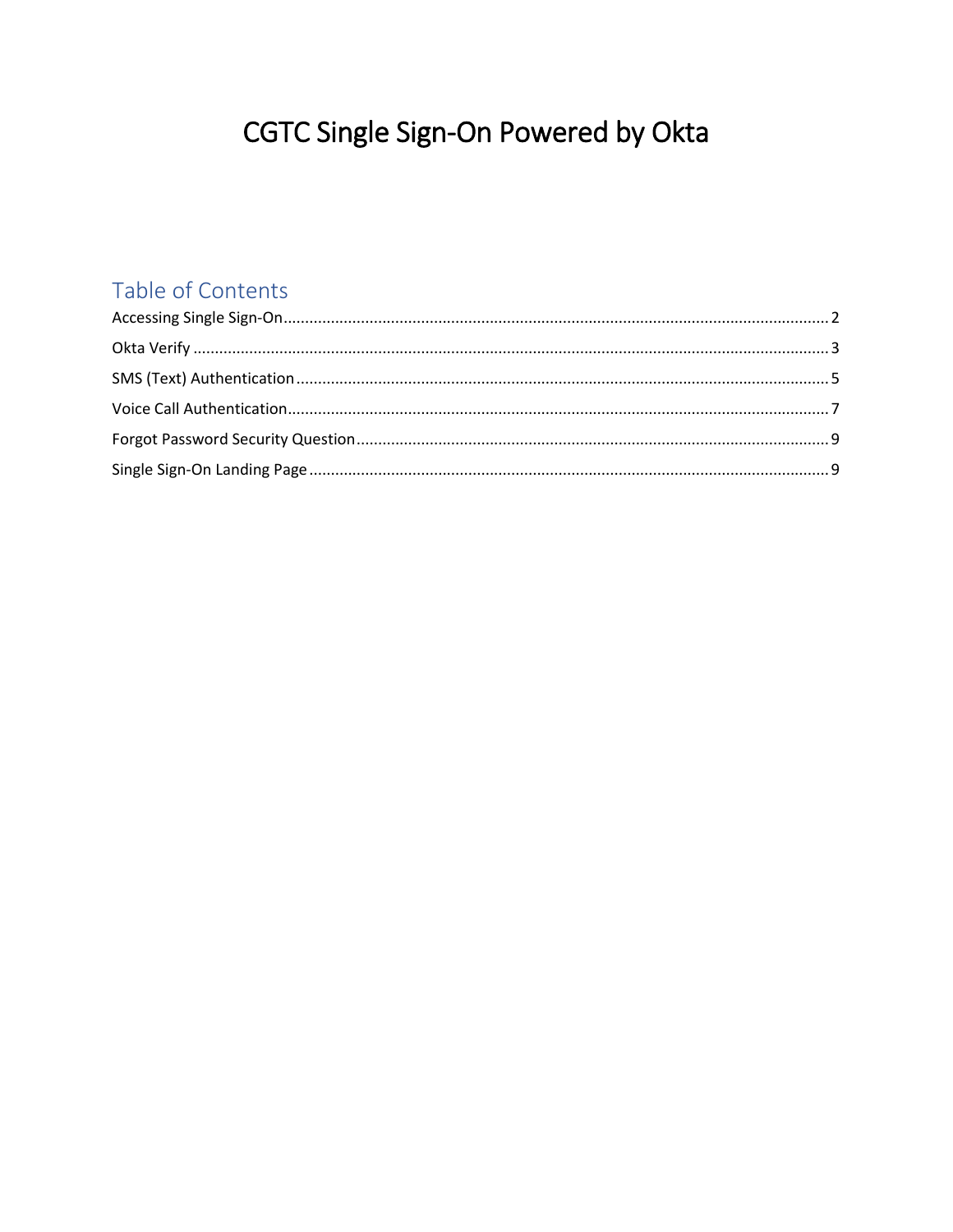## CGTC Single Sign-On Powered by Okta

This guide will step you through the initial setup of the CGTC Single Sign-On application on your devices for secure access and single sign-on (SSO) functionality. CGTC Single Sign-On will replace your current multifactor authentication (MFA) application and is used to access eCampus and some of the other CGTC Applications. Your college email address and network password are used to sign in. If you see the term Okta, do not be alarmed as this is the base platform CGTC Single Sign-On is built on.

### <span id="page-1-0"></span>Accessing Single Sign-On

To access CGTC Single Sign-On, use the following link:

#### <https://sso.centralgatech.edu/>

Enter your username (college email address), network password, and click the Sign In button.

| CENTRAL GEORGIA<br>TECHNICAL COLLEGE |
|--------------------------------------|
| Sign In                              |
| <b>Username</b>                      |
| Password                             |
| Remember me                          |
| Sign In                              |
| Need help signing in?                |

On the set up multifactor authentication page, you will be presented with three options for Multifactor Authentication (MFA):

- Okta Verify (Smart Phone App)
- SMS Authentication (Text Messages)
- Voice Call Authentication (Phone Call)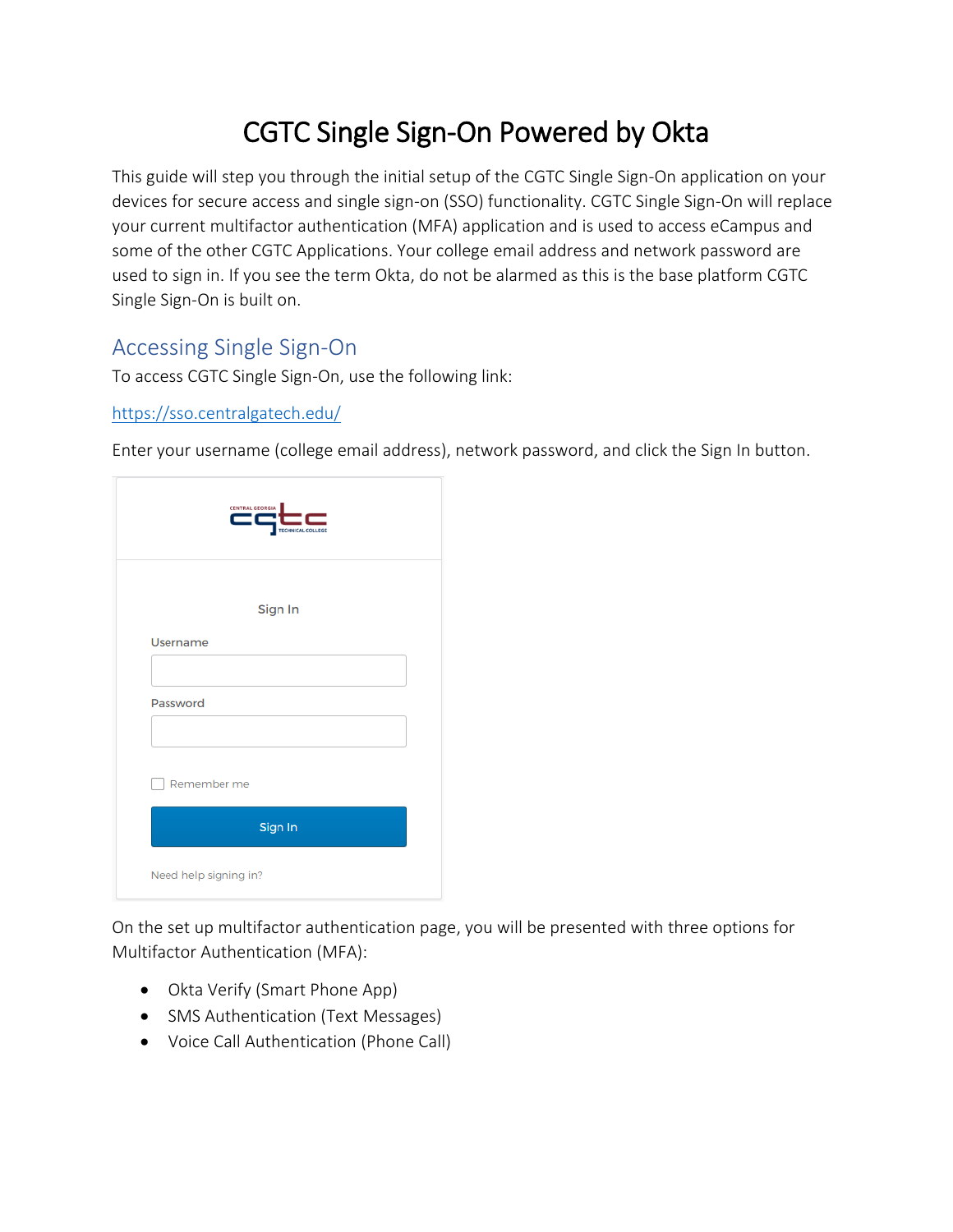#### <span id="page-2-0"></span>Okta Verify

For app-based authentication, select Okta Verify and click the Setup button.



Next, you will go through the installation steps for your type of phone. Choose either iPhone or Android to begin the process of downloading the mobile smartphone app.

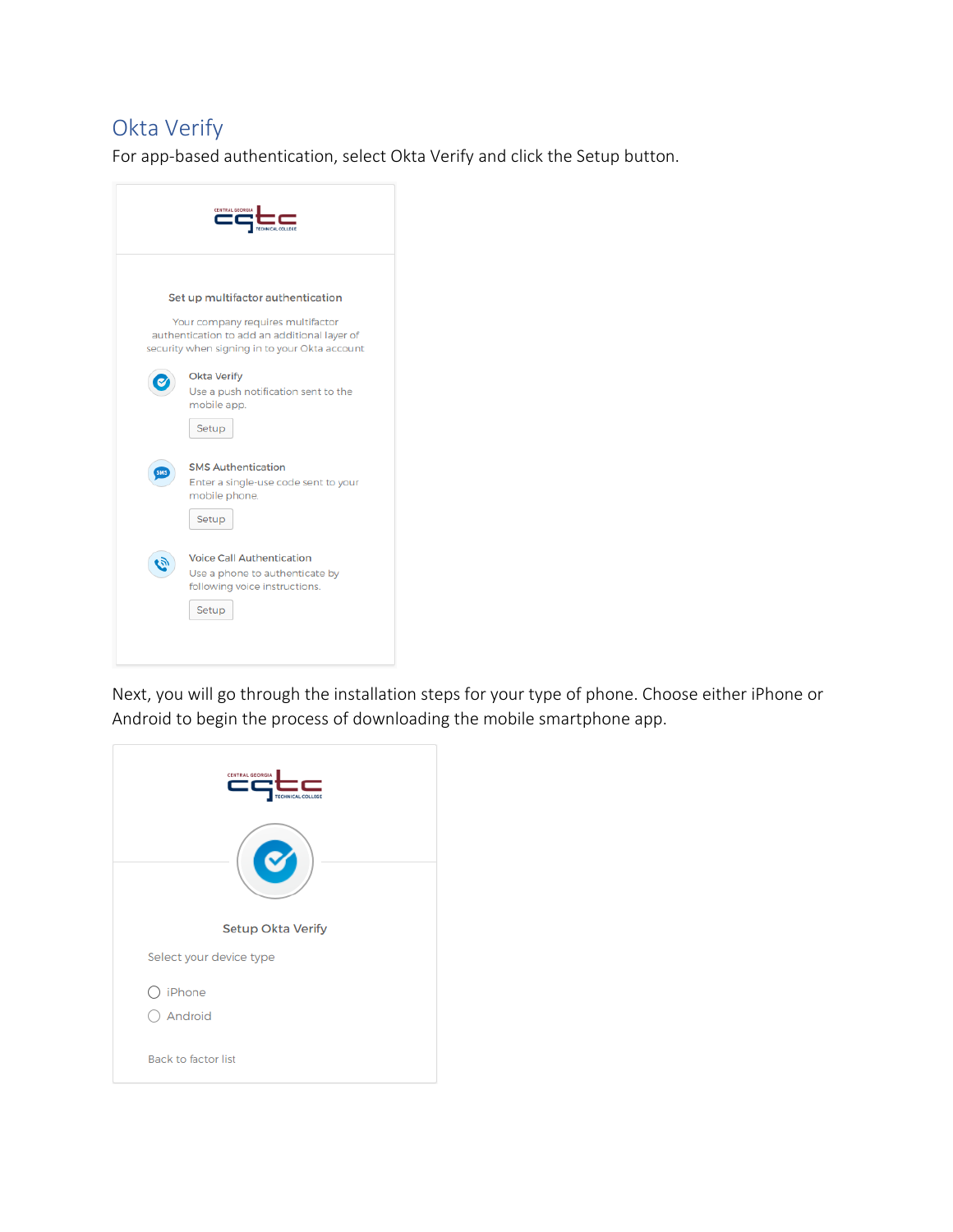When you are finished installing the app, follow the steps provided to add your account.

| <b>CENTRAL GEORGIA</b>                                         |             |
|----------------------------------------------------------------|-------------|
|                                                                |             |
| <b>Setup Okta Verify</b>                                       |             |
| Launch Okta Verify<br>application on your<br>mobile device and |             |
| select Add an account.                                         |             |
|                                                                | Can't scan? |
| <b>Back to factor list</b>                                     |             |

If you are unable to scan the QR code, send the activation link via SMS (text).

After you have successfully enrolled in Verify, you can add additional authentication options (CGTC recommends that you have more than one - Instructions for other authentication options are provided below) or click the Finish button to complete the installation and setup process.

| <b>CENTRAL GEORGIA</b><br><b>TOINICAL COLLEC</b>                                                                                                          |
|-----------------------------------------------------------------------------------------------------------------------------------------------------------|
| Set up multifactor authentication<br>You can configure any additional optional<br>factor or click finish<br><b>Enrolled factors</b><br><b>Okta Verify</b> |
| <b>Additional optional factors</b><br><b>SMS Authentication</b><br>SMS<br>Enter a single-use code sent to your<br>mobile phone.<br>Setup                  |
| <b>Voice Call Authentication</b><br>Use a phone to authenticate by<br>following voice instructions.<br>Setup                                              |
| Finish                                                                                                                                                    |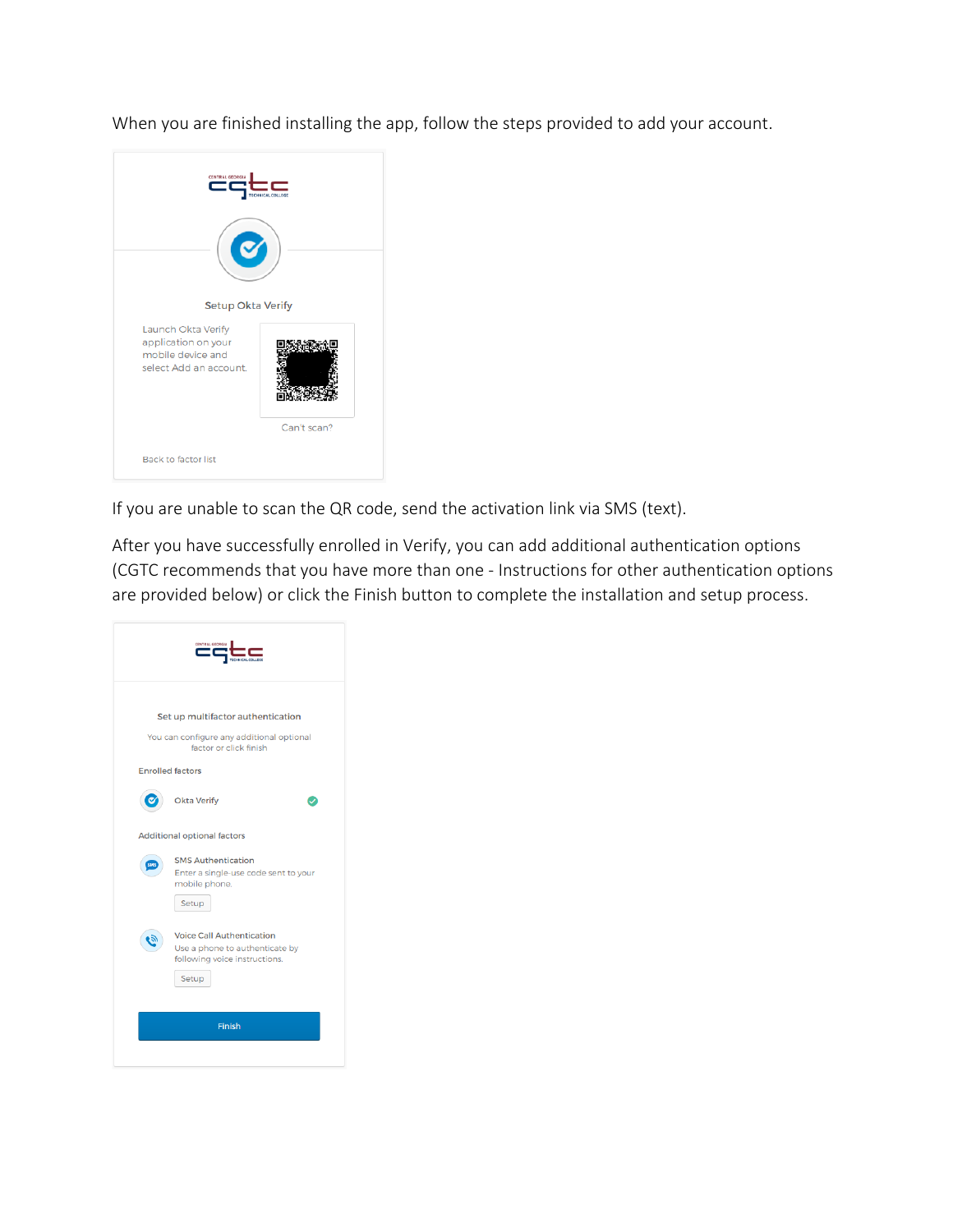#### <span id="page-4-0"></span>SMS (Text) Authentication

For SMS Authentication, click on the Setup button below SMS Authentication.



Next, enter a cell phone number at which you would like to receive text message authentication messages in the Phone number field and then click Send code.

| <b>CENTRAL GEORGIA</b>                 |
|----------------------------------------|
| <b>SMS</b>                             |
| Receive a code via SMS to authenticate |
| <b>United States</b>                   |
| Phone number                           |
| $+1$<br>Send code                      |
| <b>Back to factor list</b>             |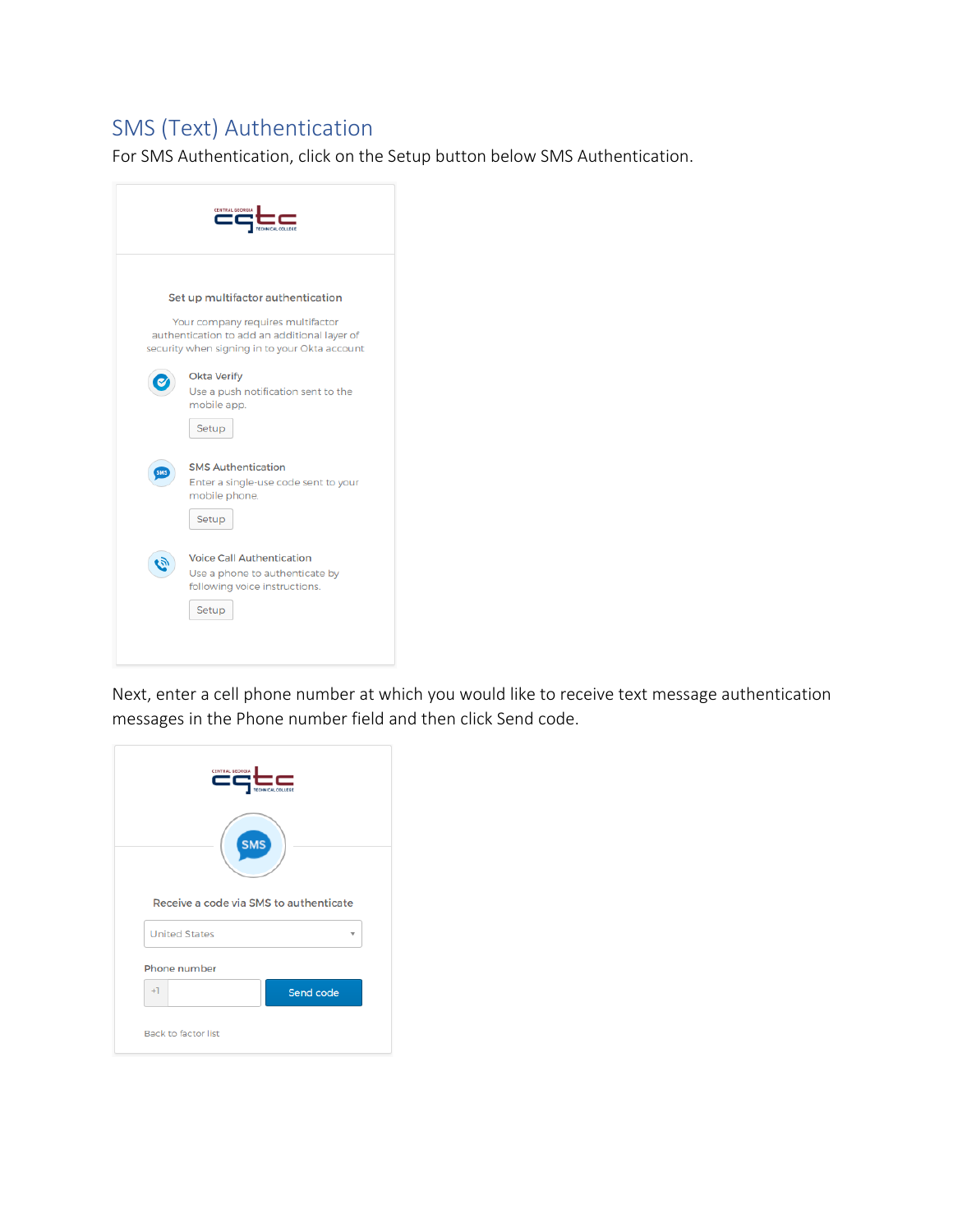After receiving the text message with the authentication code, please enter it in the Enter Code field and click Verify.

| CENTRAL GEORGIA<br>TECHNICAL COLLEGE<br><b>SMS</b> |
|----------------------------------------------------|
| Receive a code via SMS to authenticate             |
| <b>United States</b>                               |
| Phone number                                       |
| $+1$<br>Send code                                  |
| <b>O</b> This field cannot be le<br>ft blank       |
| <b>Enter Code</b>                                  |
|                                                    |
| Verify                                             |
| <b>Back to factor list</b>                         |

After you have successfully enrolled in SMS Authentication, you can add additional authentication options (CGTC recommends that you have more than one - Instructions for other authentication options provided below) or click the Finish button to complete the installation and setup process.

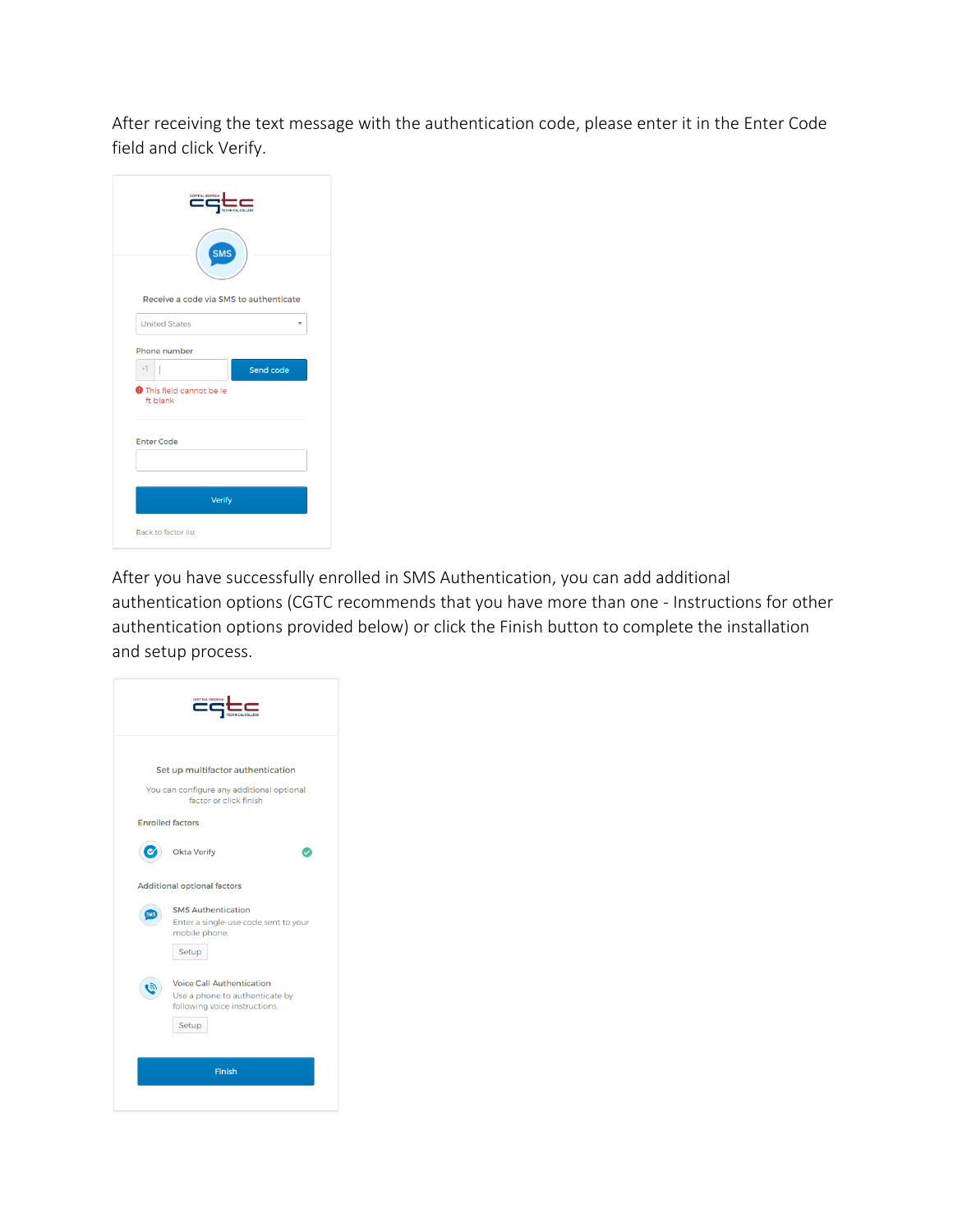#### <span id="page-6-0"></span>Voice Call Authentication

For Voice Call Authentication, click on the Setup button below Voice Call Authentication.



Next, enter your phone number in the Phone Number field and click Call.

|                      | <b>CENTRAL GEORGIA</b> | TECHNICAL COLLEGE |                                   |   |
|----------------------|------------------------|-------------------|-----------------------------------|---|
| <b>United States</b> |                        | authenticate      | Follow phone call instructions to | ÷ |
|                      |                        |                   |                                   |   |
| Phone number         |                        |                   | <b>Extension</b>                  |   |
| $+1$                 |                        |                   |                                   |   |
|                      |                        |                   |                                   |   |
|                      |                        |                   |                                   |   |
|                      |                        | Call              |                                   |   |
|                      |                        |                   |                                   |   |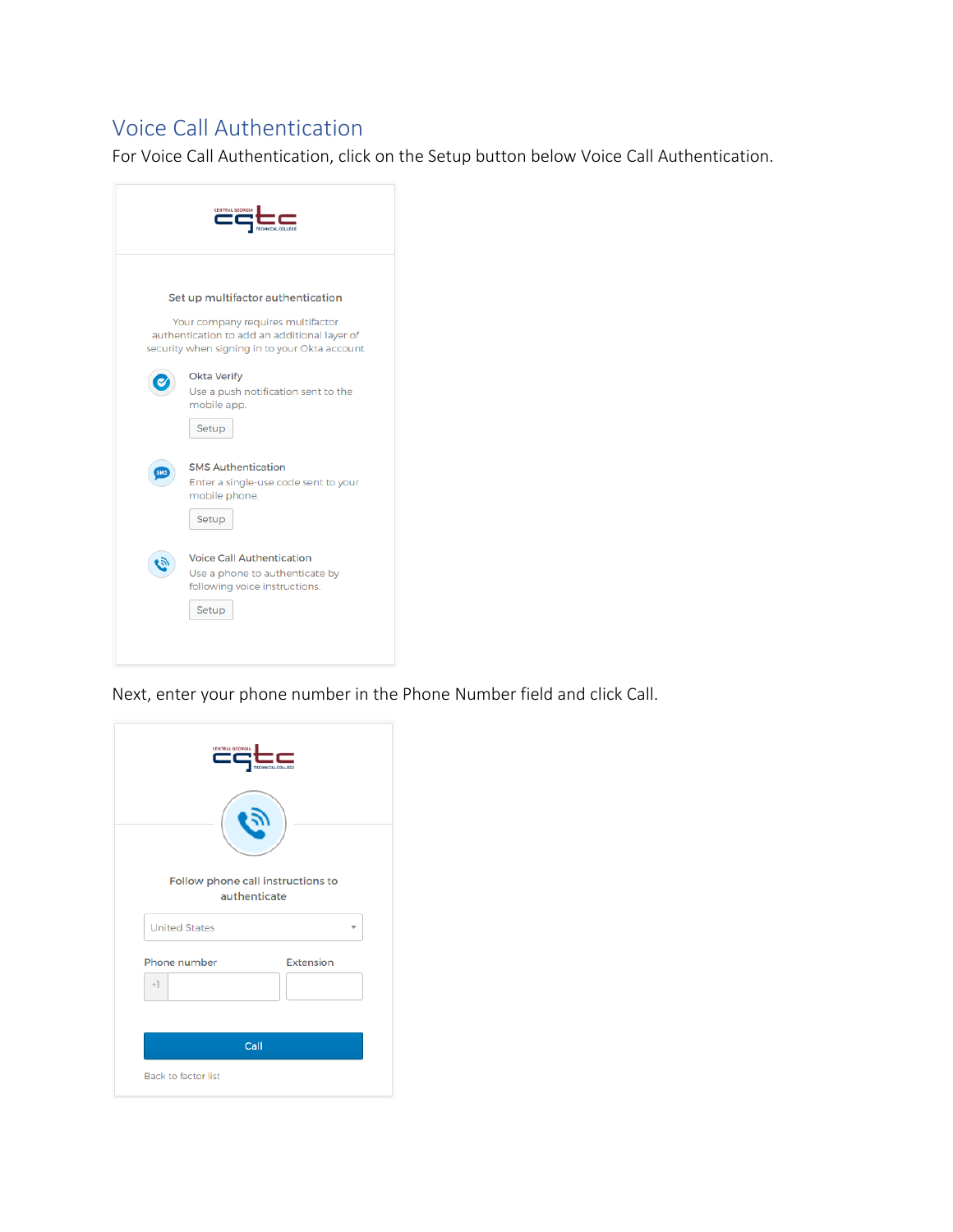You should then receive a phone call providing you a code to enter in the Enter Code field. Enter the code and click verify. If you miss the phone call or code, you can click Redial for the Voice Authentication system to call you again.

| CENTRAL GEORGIA<br><b>FECHNICAL COLLEGE</b>                        |
|--------------------------------------------------------------------|
|                                                                    |
| Follow phone call instructions to<br>authenticate                  |
| Ā<br>Haven't received a voice call? To try<br>again, click Redial. |
| United States                                                      |
| Extension<br>Phone number                                          |
| $+1$<br>6783159836                                                 |
|                                                                    |
| Redial                                                             |
| Enter Code                                                         |
| <b>O</b> This field cannot be left blank                           |
|                                                                    |
| Verify                                                             |
| Back to factor list                                                |

After you have successfully enrolled in Voice Call Authentication, you can add additional authentication options (using multiple options recommended) or click the Finish button to complete the installation and setup process.